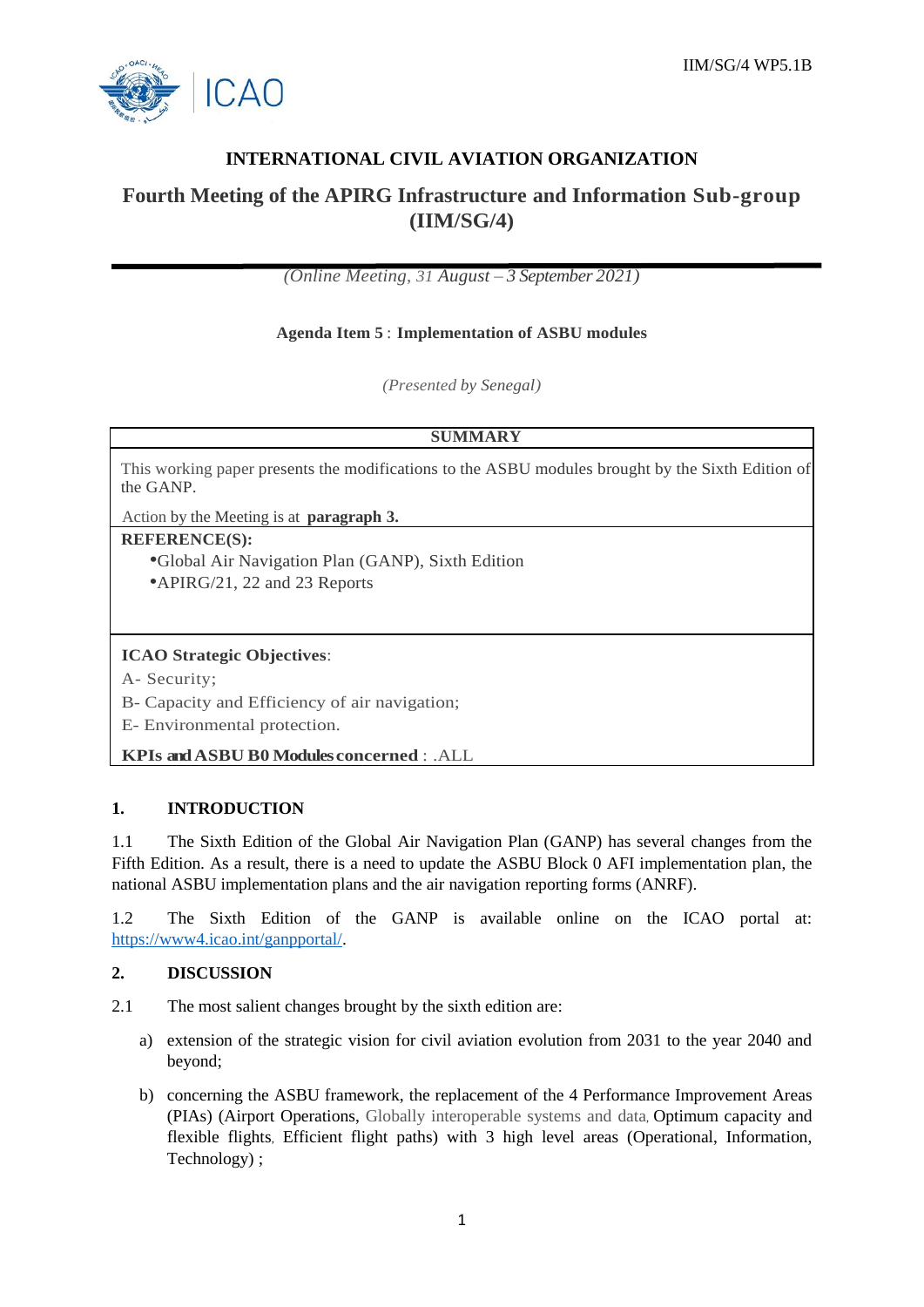- c) grouping of the threads in these 3 areas. Guidance material on the threads are to be found at: https [://www4.icao.int/ganpportal/ASBU/Thread](https://www4.icao.int/ganpportal/ASBU/Thread) ;
- d) introduction of CNS technology and services threads: COMI (Communication infrastructure), COMS (ATS communication service) and NAVS (Navigation systems) ;
- e) increasing of the number of Blocks from 4 to 5 (B0, B1, B2, B3, B4) ;
- f) deletion from Block 0 of the treads ACAS, ASEP, DATM and WAKE;
- g) the CCO et CDO modules are elements of the thread APTA.

2.2 A tutorial presentation on the sixth edition of the GANP is at : [https://www4.icao.int/ganpportal/Tutorial.](https://www4.icao.int/ganpportal/Tutorial)

2.3 The **attachment** to this working paper shows the Block 0 elements of the Sixth edition of the GANP. It emerges that, within the APIRG, the implementation plan for the ASBU Block 0 must be reviewed and amended by choosing the elements to be implemented in the AFI Region so that States can update their ASBU plans.

#### 3. **ACTION BY THE MEETING**

3.1 The Meeting is invited to:

- a) note the information provided herein;
- b) to update the AFI regional ASBU Block 0 implementation plan and the air navigation reporting forms (ANRF), taking into account the sixth edition of the GANP;
- c) request States to update their ASBU Block 0 implementation plans as a component of their national air navigation plan (APIRG 21/17 Conclusion) according to the Sixth Edition of the GANP ;
- d) adopt the following draft conclusion.

#### **DRAFT CONCLUSION IIMG/SG/4-XX – ASBU BLOCK 0 IMPLEMENTATION PLAN**

That:

- a) ICAO Regional Offices update the AFI regional ASBU Block 0 Implementation Plan and the air navigation reporting forms (ANRF), taking into account the Sixth Edition of the GANP;
- b) States update their ASBU Block 0 implementation plans to the Sixth Edition of the GANP as a component of their national air navigation plan (APIRG 21/17 Conclusion) according to the sixth edition of the GANP, and periodically advise the Secretariat of their progress in their implementation.

-------------------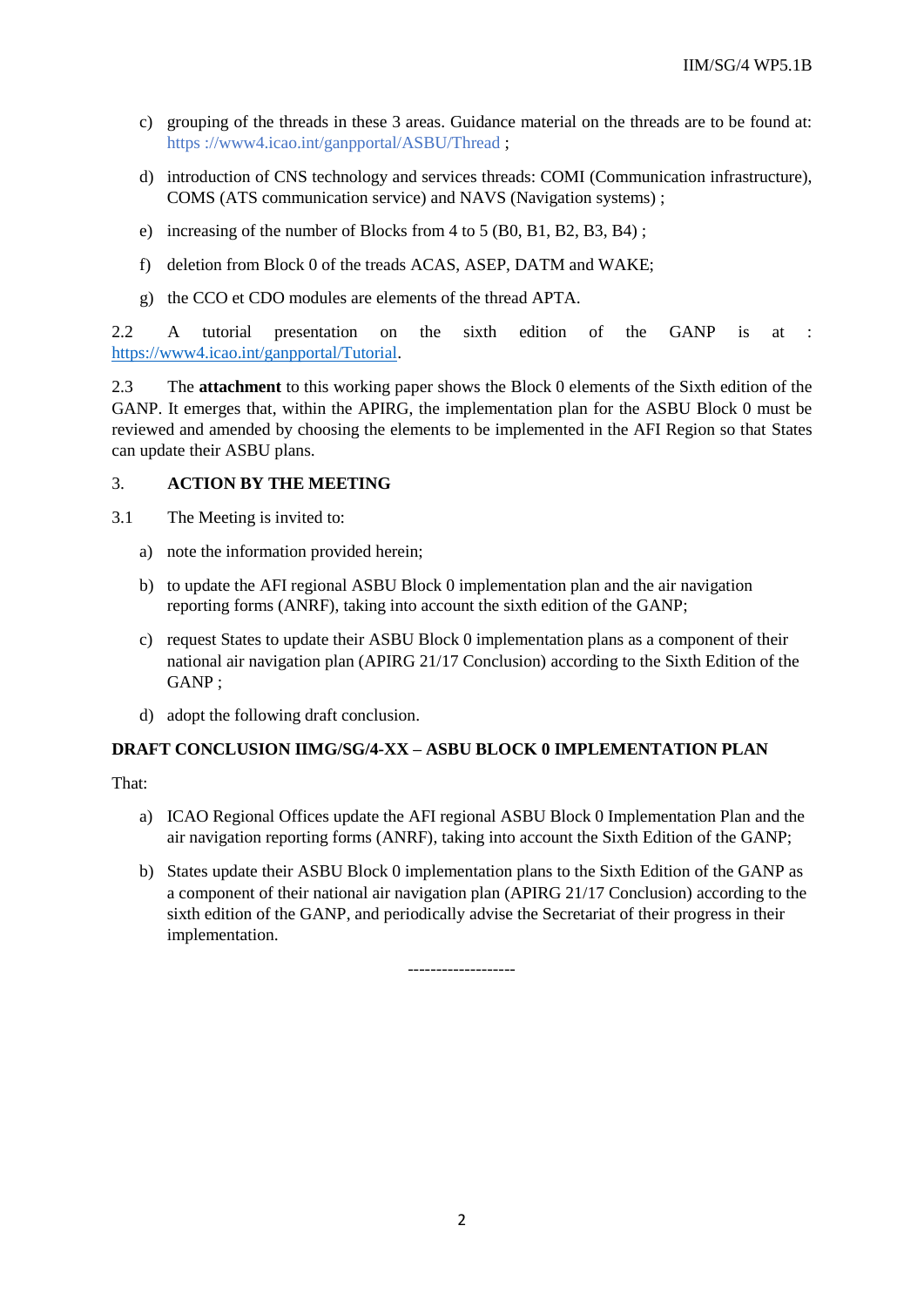## **ATTACHMENT**

## ASBU BLOCK 0 ELEMENTS OF THE GANP, SIXTH EDITION

#### Labelling of Block elements : *thread-Block #/element #*

#### Example : APTA-B0/2

#### *Note : The threads with an asterisk (\*) are included in the AFI Region Block 0.*

| <b>AREA</b>        | <b>THREAD</b> | <b>BLOCK 0</b><br><b>ELEMENTS</b> | TITLE OF THE ELEMENTS                                                                        |
|--------------------|---------------|-----------------------------------|----------------------------------------------------------------------------------------------|
| <b>OPERATIONAL</b> | $ACDM*$       | $ACDM-B0/1$                       | Airport CDM Information Sharing (ACIS)                                                       |
|                    |               | $ACDM-B0/2$                       | Integration with ATM network function                                                        |
|                    | $APTA*$       | APTA-B0/1                         | PBN Approaches (with basic capabilities)                                                     |
|                    |               | $APTA-B0/2$                       | PBN SID and STAR procedures (with basic capabilities)                                        |
|                    |               | $APTA-B0/3$                       | SBAS/GBAS CAT I precision approach procedures                                                |
|                    |               | APTA-B0/4                         | CDO (Basic)                                                                                  |
|                    |               | $APTA-B0/5$                       | CCO (Basic)                                                                                  |
|                    |               | $APTA-B0/6$                       | PBN Helicopter Point in Space (PinS) Operations                                              |
|                    |               | APTA-B0/7                         | Performance based aerodrome operating minima - Advanced aircraft                             |
|                    |               | APTA-B0/8                         | Performance based aerodrome operating minima - Basic aircraft                                |
|                    | FRTO*         | FRTO-B0/1                         | Direct routing (DCT)                                                                         |
|                    |               | FRTO-B0/2                         | Airspace planning and Flexible Use of Airspace (FUA)                                         |
|                    |               | FRTO-B0/3                         | Pre-validated and coordinated ATS routes to support flight and flow                          |
|                    |               | FRTO-B0/4                         | Basic conflict detection and conformance monitoring                                          |
|                    | NOPS*         | NOPS-B0/1                         | Initial integration of collaborative airspace management with air traffic flow<br>management |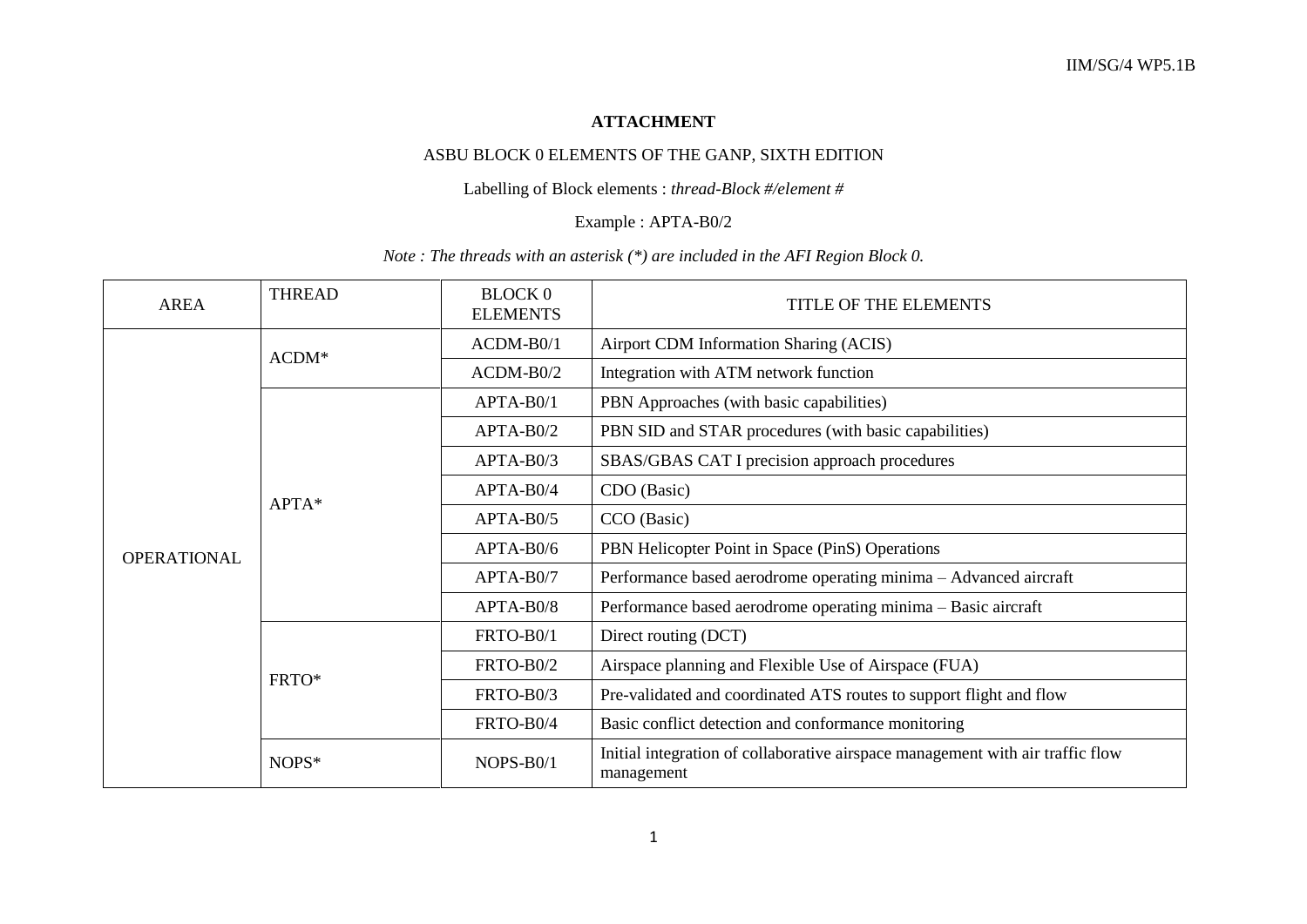| <b>AREA</b>        | <b>THREAD</b> | <b>BLOCK 0</b><br><b>ELEMENTS</b> | TITLE OF THE ELEMENTS                                                |
|--------------------|---------------|-----------------------------------|----------------------------------------------------------------------|
|                    |               | $NOPS-B0/2$                       | <b>Collaborative Network Flight Updates</b>                          |
|                    |               | NOPS-B0/3                         | <b>Network Operation Planning basic features</b>                     |
|                    |               | NOPS-B0/4                         | Initial Airport/ATFM slots and A-CDM Network Interface               |
|                    |               | $NOPS-B0/5$                       | Dynamic ATFM slot allocation                                         |
|                    | OPFL*         | OPFL-B0/1                         | In Trail Procedure (ITP)                                             |
|                    | RSEQ*         | RSEQ-B0/1                         | <b>Arrival Management</b>                                            |
|                    |               | RSEQ-B0/2                         | Departure Management                                                 |
|                    |               | RSEQ-B0/3                         | Point merge                                                          |
|                    |               | SNET-B0/1                         | Short Term Conflict Alert (STCA)                                     |
|                    | SNET*         | SNET-B0/2                         | Minimum Safe Altitude Warning (MSAW)                                 |
|                    |               | SNET-B0/3                         | Area Proximity Warning (APW)                                         |
|                    |               | SNET-B0/4                         | Approach Path Monitoring (APM)                                       |
|                    | SURF*         | SURF-B0/1                         | Basic ATCO tools to manage traffic during ground operations          |
|                    |               | <b>SURF-B0/2</b>                  | Comprehensive situational awareness of surface operations            |
|                    |               | $SURF-B0/3$                       | Initial ATCO alerting service for surface operations                 |
|                    | TBO*          | <b>TBO-B0/1</b>                   | Introduction of time-based management within a flow centric approach |
| <b>INFORMATION</b> | AMET*         | AMET-B0/1                         | Meteorological observations products                                 |
|                    |               | AMET-B0/2                         | Meteorological forecast and warning products                         |
|                    |               | AMET-B0/3                         | Climatological and historical meteorological products                |
|                    |               | AMET-B0/4                         | Dissemination of meteorological products                             |
|                    | $FICE*$       | FICE-B0/1                         | Automatic basic inter facility data exchange (AIDC)                  |
| <b>TECHNOLOGIE</b> | ASUR*         | ASUR-B0/1                         | Automatic Dependent Surveillance - Broadcast (ADS-B)                 |